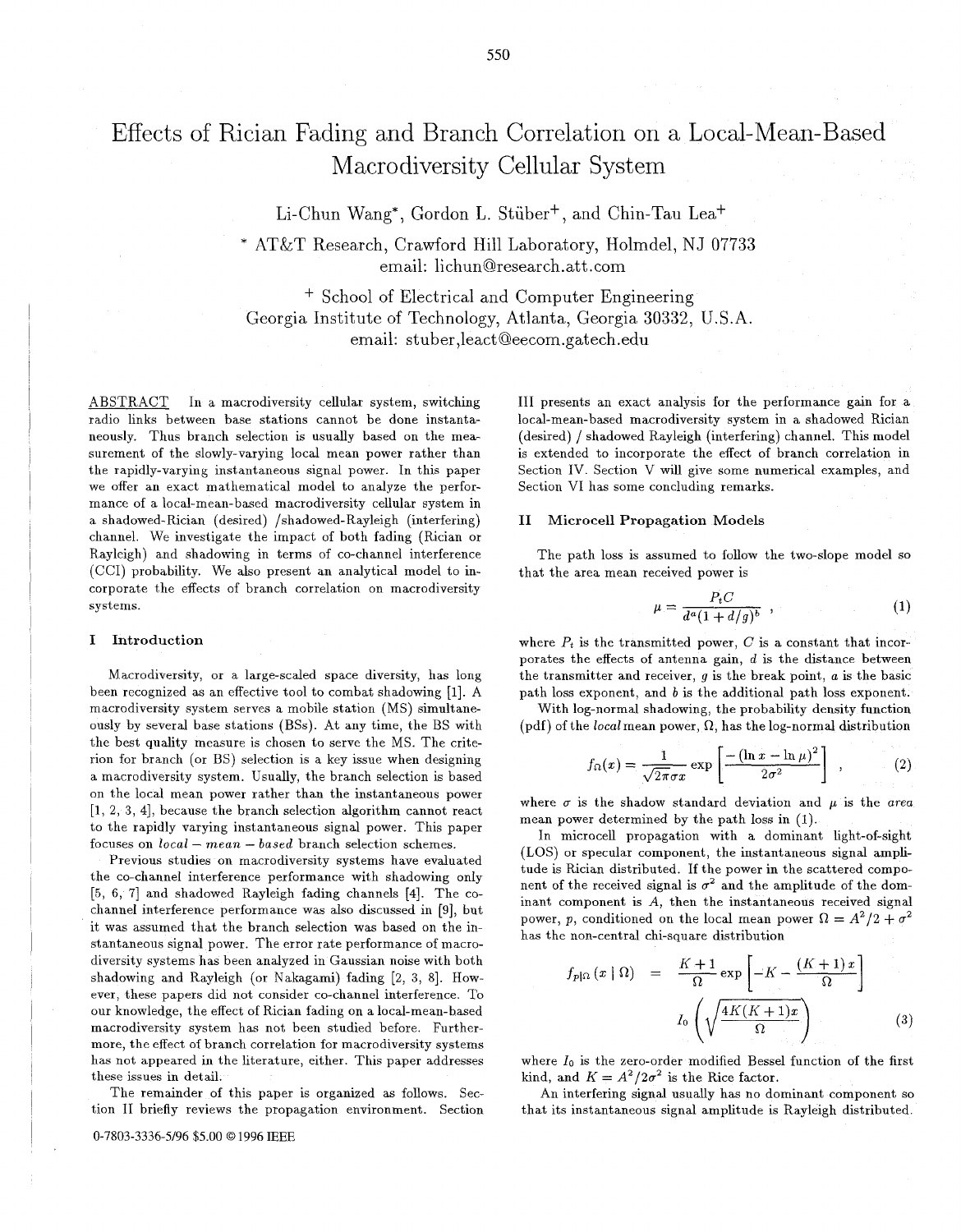The pdf of the instantaneous interfering signal power, *p,* in a Rayleigh fading channel can be obtained by letting  $K = 0$  in *(3),* giving

$$
f_{p|\Omega}(x \mid \Omega) = \frac{1}{\Omega} \exp\left[-\frac{x}{\Omega}\right], \qquad (4)
$$

where  $\Omega$  is the local mean interfering signal power.

# I11 CO-channel Interference Probability

This section presents an analytical model for calculating the co-channel interference (CCI) probability for an L-branch localmean-based macrodiversity system with shadowing and fading. Our model assumes that the local mean power of the desired signal,  $\Omega_{d,k}$ , is available for each branch *k*, where  $k = 1, \ldots, L$ . In practice, the desired signal power is mixed with the total interference power for each branch  $\Omega_{I,k}$ , so that  $\Omega_{d,k} + \Omega_{I,k}$  is actually measured. However, the difference is small for large  $\Omega_{d,k}/\Omega_{I,k}$ . If the branch having the largest  $\Omega_{d,k}$  is selected, then the local-mean power of the selected branch is

$$
S = \max(\Omega_{d,1}, \Omega_{d,2}, \cdots, \Omega_{d,L})
$$
 (5)

Let  $F_k(x)$  and  $f_k(x)$  denote the cumulative distribution function (cdf) and the pdf of  $\Omega_{d,k}$ , respectively. If the  $\Omega_{d,k}$  are independent random variables with the pdf in **(2),** then S has the pdf  $f_S(y) = L[F_k(y)]^{L-1} f_k(y)$ . The CCI probability is

$$
P(CI) = P_r[p_d/p_I < \lambda_{th}]
$$
  
=  $1 - \int_0^\infty \left[ \int_{-\infty}^{\frac{x}{\lambda_{th}}} f_{p_I}(y) dy \right] f_{p_d}(x) dx$ , (6)

where  $p_d$  and  $p_l$  are the total powers of the desired and interfering signals for the selected branch with pdfs  $f_{p_d}(x)$  and  $f_{p_I}(y)$ , respectively, and  $\lambda_{th}$  is the protection ratio.

## 111-A Pure Shadowing

The interfering signals add noncoherently so that the total interference power on the kth branch is  $\Omega_{I,k} = \sum_{i=1}^{n} \Omega_{I,k,i}$ , where *n* is the number of interferers and  $\Omega_{I,k,i}$  is the power of the ith interferer on the kth branch. It is widely accepted that  $\Omega_{I,k}$  can be approximated by a log-normal random variable with area mean power  $\mu_{I,k}$  and standard deviation  $\sigma_{I,k}$ . The parameters  $\sigma_{I,k}$  and  $\mu_{I,k}$  can be calculated by using a variety of methods, including Schwartz and Yeh's method **[lo].** 

If the  ${\Omega_{I,k}}_{k=1}^n$  are independent and identically distributed (iid), and the  ${\Omega_{d,k}}_{k=1}^L$  are also iid and independent of the  ${\Omega_{I,k}}_{k=1}^n$ , then [5, .7]

$$
P(CI) =
$$
  
\n
$$
1 - L \int_0^{\infty} \left[ \int_{-\infty}^{\frac{x}{\lambda_{\text{th}}}} \frac{1}{\sqrt{2\pi}\sigma_I y} \exp\left[\frac{-(\ln y - \ln \mu_I)^2}{2\sigma_I^2}\right] dy \right]
$$
  
\n
$$
\times \left[1 - Q\left(\frac{\ln x - \ln \mu_d}{\sigma_d}\right)\right]^{L-1}
$$
  
\n
$$
\times \frac{1}{\sqrt{2\pi}\sigma_d x} \exp\left[\frac{-(\ln x - \ln \mu_d)^2}{2\sigma_d^2}\right] dx
$$
 (7)

where  $Q(y) = \int_{0}^{\infty} \frac{1}{\sqrt{2\pi}} \exp(-x^2/2) dx$ , and  $\sigma_d$  and  $\mu_d$  are the

shadowing standard deviation and area mean power of the desired signal on the kth diversity branch, respectively.

For ease of evaluation, we let  $w = (\ln x - \ln \mu_d)/\sqrt{2}\sigma_d$  and transform (7) into a Hermite integration form. That is,

$$
P(CI) = 1 - \int_{-\infty}^{\infty} g(w) \exp(-w^2) dw \simeq 1 - \sum_{i=1}^{n} g(w_i) h_i , \quad (8)
$$

where

$$
g(w) = \frac{L}{\sqrt{\pi}} \left[ 1 - Q \left( \frac{\sqrt{2} \sigma_d w + \ln \frac{\mu_d}{\mu_I \lambda_{\text{th}}}}{\sigma_I} \right) \right]
$$

$$
\left[ 1 - Q \left( \sqrt{2} w \right) \right]^{L-1} , \qquad (9)
$$

and  $w_i$  and  $h_i$  are the roots and weight factors of the *n*th-order Hermite polynomial, respectively [13].

### III-B Rician Fading and Shadowing

For a local-mean-based macrodiversity system with shadowed Rician fading channels, the branch selection is still based on the best local mean power  $\Omega_{d,k}$ . If S in (5) is assumed known, then by substituting *(3)* and **(4)** into **(6)** we obtain [7]

$$
P(CI \mid S, \underline{\Omega}_{I}) = \sum_{i=1}^{n} \frac{\Omega_{I,i}^{n-1}}{\prod_{j=1,j\neq i}^{n} (\Omega_{I,i} - \Omega_{I,j})} \frac{K+1}{K+1 + \frac{S}{\Omega_{I,i}\lambda_{th}}}
$$

$$
\exp\left[\frac{-K\frac{S}{\lambda_{th}\Omega_{I,i}}}{K+1 + \frac{S}{\Omega_{I,i}\lambda_{th}}}\right]
$$
(10)

where  $\Omega_I = (\Omega_{I,1}, \cdots, \Omega_{I,n})$  and *K* is the Rice factor of the desired signal. Assuming that the  ${\Omega_{I,k}}_{k=1}^n$  are independent, the joint pdf of  $\Omega_I$  is

$$
f_{\Omega_I}(\underline{x}) = \prod_{i=1}^n \frac{1}{\sqrt{2\pi}\sigma_{I,i}x_i} \exp\left[\frac{-(\ln x_i - \ln \mu_{I,i})^2}{2\sigma_{I,i}^2}\right] (11)
$$

where  $\underline{x} = (x_1, \dots, x_n)$ . By using (11), (10), and the pdf of *S*, we obtain

$$
P(CI) = \int_0^\infty \cdots \int_0^\infty P(CI \mid S, \underline{\Omega}_I)
$$

$$
\frac{L \left[ 1 - Q\left(\frac{\ln S - \ln \mu_d}{\sigma_d}\right) \right]^{L-1}}{\sqrt{2\pi} \sigma_d S} \exp\left[\frac{-(\ln S - \ln \mu_d)^2}{2\sigma_d^2}\right]
$$

$$
\prod_{i=1}^n \frac{1}{\sqrt{2\pi} \sigma_{I,i} \Omega_{I,i}} \exp\left[\frac{-(\ln \Omega_{I,i} - \ln \mu_{I,i})^2}{2\sigma_{I,i}^2}\right] dS d\underline{\Omega}_I. (12)
$$

By using the substitution  $\alpha = \ln(S/\mu_d)/(\sqrt{2}\sigma_d)$  and  $\beta_i =$  $\ln(\Omega_{I,i}/\mu_{I,i})/(\sqrt{2}\sigma_{I,i}), i = 1,\cdots,n$ , we transform (12) into a Hermite integration form, which can be evaluated with numerical ease. In particular,

$$
P(CI) = \int_{-\infty}^{\infty} \cdots \int_{-\infty}^{\infty} \frac{L\left[1 - Q\left(\sqrt{2}\alpha\right)\right]^{L-1} G(\alpha, \underline{\beta})}{\sqrt{\pi}^{n+1}}
$$

$$
\exp\left[-\alpha^2 - \sum_{i=1}^{n} \beta_i^2\right] d\alpha \ d\underline{\beta}
$$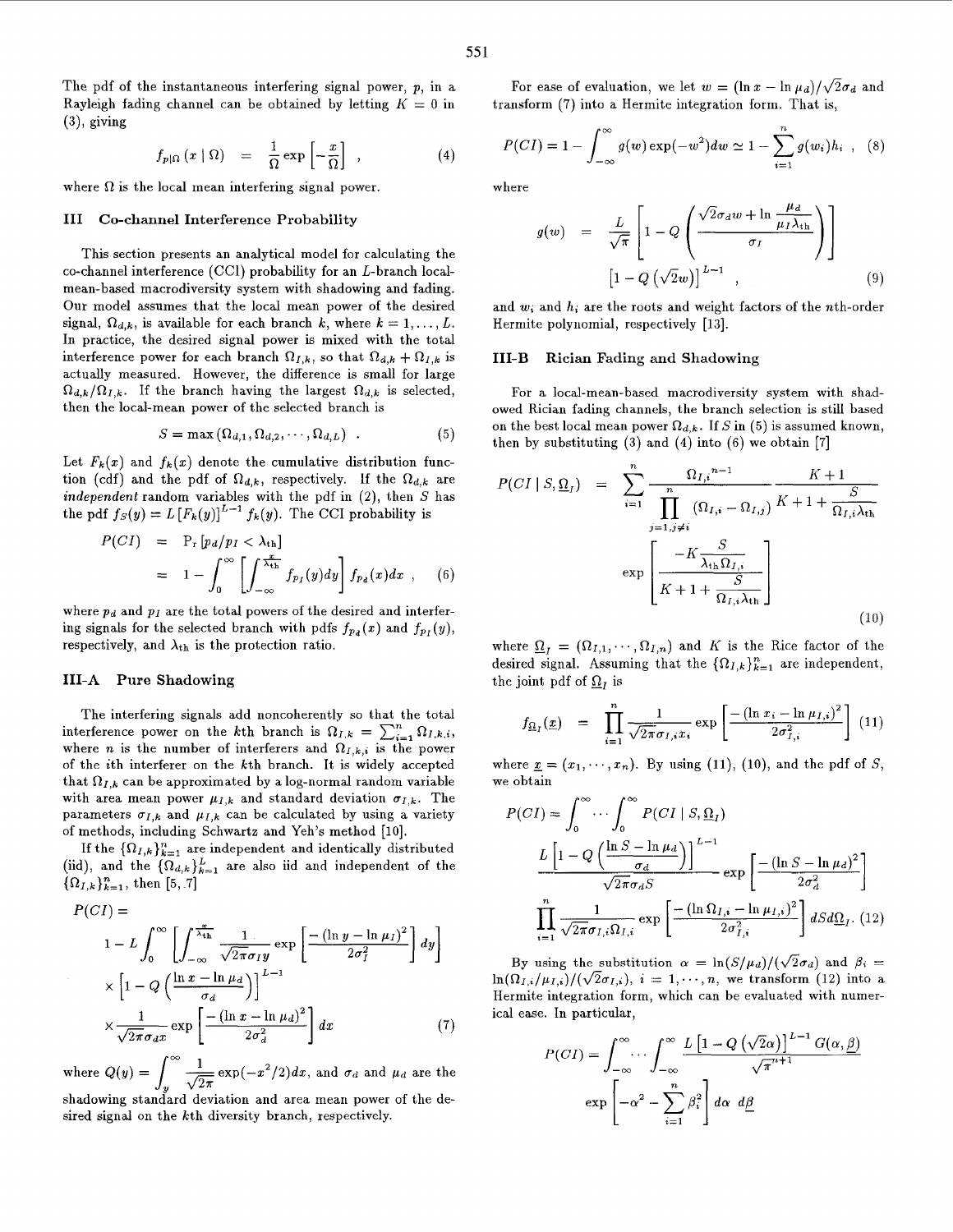$$
\simeq \sum_{k_n=1}^{h_n} \cdots \sum_{k_0=1}^{h_0} \frac{L}{\sqrt{\pi}^{n+1}} \left[ 1 - Q\left(\sqrt{2}x_{k_0}\right) \right]^{L-1}
$$
  

$$
G(x_{k_0}, x_{k_1}, \cdots, x_{k_n}) w_{k_0} \cdots w_{k_n}
$$
 (13)

where  $\beta = (\beta_1, \dots, \beta_n)$ ,  $x_{k_i}$  is the root of the  $h_i$ th order Hermite polynomial, and  $w_{k_i}$  is its corresponding weight factor. Here  $G(\alpha, \beta)$  is obtained by substituting  $S = \mu_d \exp(\sqrt{2\alpha \sigma_d})$  and  $\Omega_{I,i} = \mu_{I,i} \exp(\sqrt{2\beta_i \sigma_{I,i}}), i = 1, \cdots, n$ , into  $P(Cl \mid S, \Omega_I)$  in (10). That is

$$
G(\alpha, \underline{\beta}) = \sum_{i=1}^{n} \frac{1}{\prod_{\substack{j=1 \ j \neq i}}^{n} \left(1 - \frac{\mu_{I,j}}{\mu_{I,i}} \exp\left[\sqrt{2}(\beta_j \sigma_{I,j} - \beta_i \sigma_{I,i})\right]\right)}
$$

$$
\frac{K+1}{K+1+\epsilon_i} \exp\left[\frac{-K\epsilon_i}{K+1+\epsilon_i}\right]
$$
(14)

where

$$
\epsilon_i = \frac{\mu_d}{\lambda_{\text{th}} \mu_{I,i}} \exp \left[ \sqrt{2} (\alpha \sigma_d - \beta_i \sigma_{I,i}) \right] \ . \tag{15}
$$

#### **IV Correlated Branches**

Until now, we have assumed independent shadowing on the macrodiversity branches. This assumption may sometimes be violated because of insufficient spacing of BSs, especially in microcell systems.

For a correlated  $L$ -branch macrodiversity system, the joint pdf of  $\Omega_d$  [12]

$$
f_{\underline{\Omega}_d} \left( \underline{z} \right) = \frac{\exp \left[ -\frac{1}{2} Y^T \mathbf{M}^{-1} Y \right]}{\sqrt{(2\pi)^L \det(\mathbf{M})} z_1 \cdots z_L} \tag{16}
$$

where  $\underline{z} = (z_1, \cdots, z_L),$   $\mathbf{Y}^T = [y_1, \cdots, y_L]$  denotes the transpose of column vector

$$
\mathbf{Y} = \begin{bmatrix} \ln(z_1) - \ln(\mu_1) \\ \vdots \\ \ln(z_L) - \ln(\mu_L) \end{bmatrix}
$$
 (17)

and  $\mu_1, \dots, \mu_L$  are the area means of each diversity branch. The covariance matrix M is expressed as

$$
\mathbf{M} = \begin{bmatrix} \sigma_1^2 & \cdots & \nu_{1L} \\ \vdots & \ddots & \vdots \\ \nu_{L1} & \cdots & \sigma_L^2 \end{bmatrix}
$$
 (18)

where  $\sigma_i$  is the shadowing standard deviation and  $\nu_{i,j}$  is the covariance of  $\ln(\Omega_{di})$  and  $\ln(\Omega_{dj})$ 

$$
\nu_{ij} = \mathrm{E}\left[\left(\ln(\Omega_{di}) - \ln(\mu_i)\right)\left(\ln(\Omega_{dj}) - \ln(\mu_j)\right)\right] \ . \tag{19}
$$

It is convenient to define  $N = M^{-1}$  and express the matrix multiplication in (16) as follows.

$$
\mathbf{Y}^{\mathbf{T}} \mathbf{N} \mathbf{Y} = \sum_{i=0}^{L} \mathbf{N}_{ii} y_i^2 + 2 \sum_{i=0}^{L-1} \sum_{j=i+1}^{L} \mathbf{N}_{ij} y_i y_j \qquad (20)
$$

where  $N_{ij}$  is the element in the *i*th row and *j*th column.

According to (5), (16), and **(20),** the probability that the local mean power *S* at the output of the combiner being less than *y* is<br>  $Pr(S < y) = \int_{-\infty}^{y} \cdots \int_{-\infty}^{y} \frac{1}{\sqrt{(2\pi)^{L} \det(M)} z_1 \cdots z_L}$ than y is

$$
\Pr(S < y) = \int_{-\infty}^{y} \cdots \int_{-\infty}^{y} \frac{1}{\sqrt{(2\pi)^{L} \det(\mathbf{M}) z_1 \cdots z_L}}
$$
\n
$$
\exp\left[-\frac{1}{2} \left(\sum_{i=1}^{L} N_{ii} y_i^2 + 2 \sum_{i=1}^{L-1} \sum_{j=i+1}^{L} N_{ij} y_i y_j\right)\right] d\underline{z} \tag{21}
$$

where  $N_{ij}$  and  $y_i$  are defined in (20) and (17), respectively.

The key for analyzing the CCI probability of the local-meanbased macrodiversity system is to find the pdf of the combiner output power,  $f_S(y)$ . Unlike the uncorrelated case where there exists a closed-form expression for  $f_S(y)$ , one can not easily get a simple closed formula for the joint distribution of more than two mutually correlated lognormal random variables. However, for  $L = 2$ ,

$$
f_S(y) = \frac{1}{\sqrt{2\pi \det(M)}} \left\{ \frac{1}{\sqrt{N_{22}}} \exp\left[ -\frac{y^2}{2} \left( N_{11} - \frac{N_{12}}{N_{22}} \right) \right] \right\}
$$

$$
\left[ 1 - Q \left( \left( \sqrt{N_{22}} + \frac{N_{12}}{\sqrt{N_{22}}} \right) y \right) \right]
$$

$$
+ \frac{1}{\sqrt{N_{11}}} \exp\left[ -\frac{y^2}{2} \left( N_{22} - \frac{N_{12}}{N_{11}} \right) \right]
$$

$$
\left[ 1 - Q \left( \left( \sqrt{N_{11}} + \frac{N_{12}}{\sqrt{N_{11}}} \right) y \right) \right] \right\}
$$
(22)

where  $y = (\ln p_{od} - \ln \Upsilon_d)$  and *d* denotes the branch selected by the macrodiversity system. Consider the following covariance matrix M

$$
\mathbf{M} = \left[ \begin{array}{cc} \sigma^2 & \mu \\ \mu & \sigma^2 \end{array} \right] \quad , \tag{23}
$$

and

$$
\mathbf{N} = \mathbf{M}^{-1} = \frac{1}{\sigma^4 - \mu^2} \begin{bmatrix} \sigma^2 & -\mu \\ -\mu & \sigma^2 \end{bmatrix} .
$$
 (24)

By substituting **(24)** into *(22),* we express the pdf of the output local-mean power of the dual macrodiversity system as

$$
f_S(y) = \frac{\sqrt{2}}{\sqrt{\pi}\sigma y} \left\{ 1 - Q \left[ \left( \frac{1-r}{\sqrt{1-r^2}} \right) \left( \frac{\ln y - \ln \mu_d}{\sigma} \right) \right] \right\}
$$

$$
\exp \left[ - \frac{(\ln y - \ln \mu_d)^2}{2\sigma^2} \right] \right\}
$$
(25)

where the correlation coefficient *r* is defined as  $r = \frac{\nu}{\sigma^2}$ . Combining (10), (11), and (25), we obtain

$$
P(CI)
$$
\n
$$
= \int_{-\infty}^{\infty} \cdots \int_{-\infty}^{\infty} \frac{2G(\alpha, \beta)}{\sqrt{\pi^{n+1}}} \left[ 1 - Q\left(\sqrt{2}\left(\frac{1-r}{\sqrt{1-r^2}}\right) \alpha\right) \right]
$$
\n
$$
\exp\left[-\alpha^2 - \sum_{i=1}^{n} \beta_i^2\right] d\alpha \ d\beta
$$
\n
$$
\approx \sum_{k_n=1}^{h_n} \cdots \sum_{k_0=1}^{h_0} \frac{2\left[1 - Q\left(\sqrt{2}\left(\frac{1-r}{\sqrt{1-r^2}}\right) x_{k_0}\right)\right]}{\sqrt{\pi}^{n+1}}
$$
\n
$$
\times G(x_{k_0}, \dots, x_{k_n}) w_{k_0} \cdots w_{k_n}, \qquad (26)
$$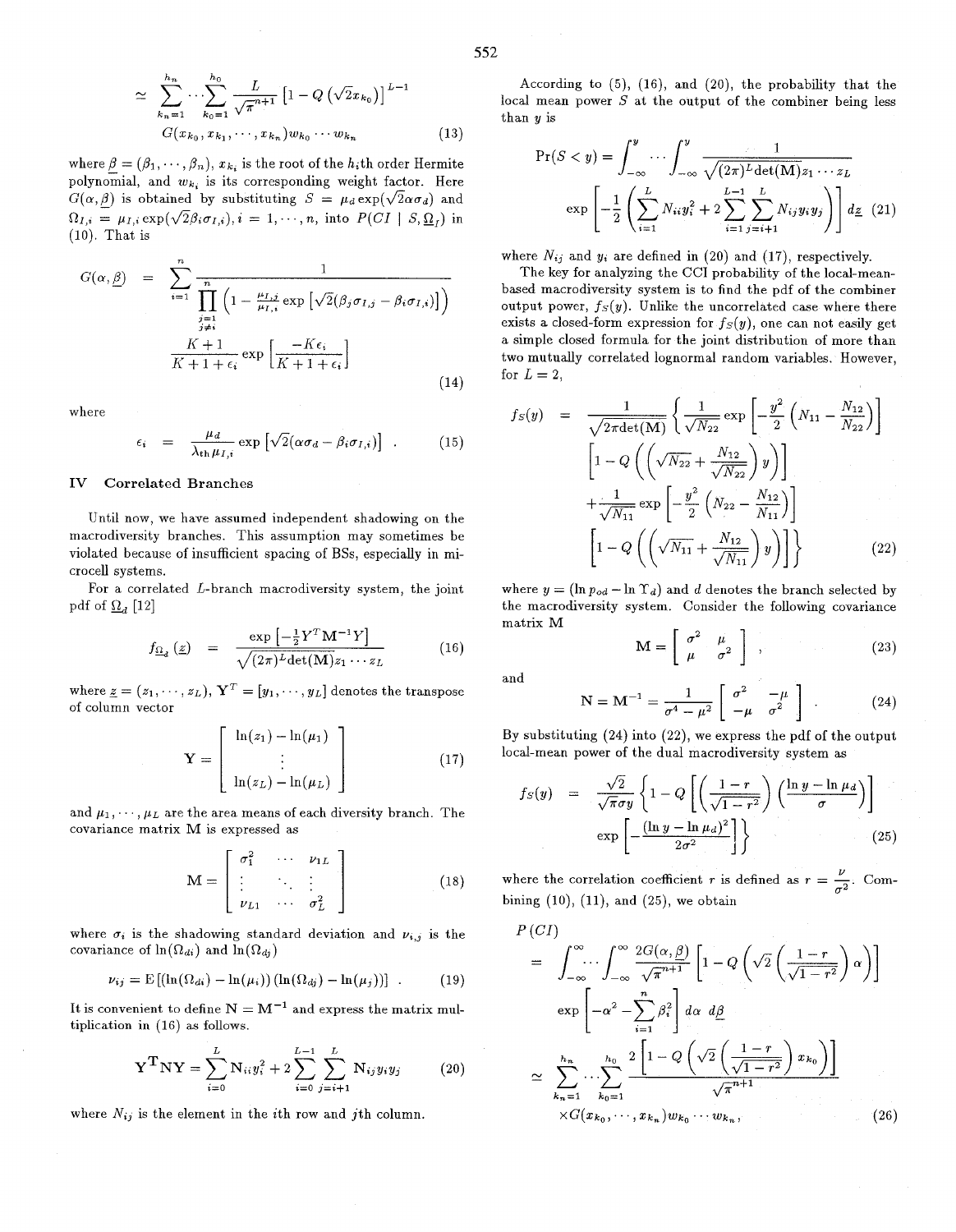where  $\alpha$  and  $\beta$  are defined in (13), the weight factor  $w_{k_i}$  of the h<sub>i</sub>th order Hermite polynomial can be found in [13], and  $G(\alpha, \beta)$ is defined in (14).

### **V** Numerical Results

We consider a cellular system with nine cells per cluster. In this case, two co-channel interferers are at 5.2  $R$ , where  $R$  is the cell radius. Assume the mobile unit is on the boundary of the cell with a distance of  $R$  to the base station. Consider a dual slope path loss model with  $a = b = 2$  and  $q = 0.15$  in (1). Fig. 1 (a), (b), and (c) illustrate the gain achieved by a localmean-based *S-* macrodiversity system over a shadowed-Rician (desired) /shadowed-Rayleigh (interfering) channel for the Rice factors  $K = -\infty$ , 7, and 20 dB. Table I lists the threshold  $\lambda_{\text{th}}$ and diversity gain (D.G.) in terms of 5 % co-channel interference (CCIP) probability. Some general observations can be made: 1) a higher shadowing spread leads to a higher diversity gain and a lower required threshold  $\lambda_{th}$ ; 2) the diversity gain per branch is decreased as the number of diversity branches is increased; 3) the diversity gain increases with the requirement of the system, e.g., the diversity gain for 5 % CCI probability is higher than that for 10 % CCI probability. In addition, we see that the diversity *gain* seems to be affected little by fading and that a shadowed Rayleigh channel has the least diversity gain.

We evaluate the effects of correlation coefficient *r* on a 2 branch macrodiversity system with  $\sigma = 6$  dB and various *K*,  $K = -\infty$  dB (Fig. 2 (a));  $K = 10$  dB (Fig. 2 (b)). Observe that as *r* approaches one, the diversity gain becomes zero. Furthermore, for  $r = 0.7$ , the diversity gain will be reduced to about 50  $%$  of the gain when  $r = 0$ .

#### **VI** Concluding Remarks

We consider a cellular system with nine cells per cluster. This paper presented an analytical model for calculating the cochannel interference probability of a local-mean-based macrodiversity system in a shadowed Rician (desired) / shadowed Rayleigh (interfering) channel. Compared to a pure shadowing channel, Rayleigh fading degrades the S/I performance by about  $4 \sim 5$  dB at 10  $\%$  CCI probability. However, as the Rice factor *K* gets large, the degradation of S/I is within 1 dB. We also observe that fading (either Rayleigh or Rician) has little effect on the *diversity gain* of local-mean-based macrodiversity systems. The diversity gain is the same, but Rayleigh fading is always worse than Rician fading.

In two-branch macrodiversity system, a branch correlation coefficient of  $r = 0.7$  will reduce the diversity gain by 50 %. We considered correlated shadowing between diversity branches, but shadowing components between the desired and interfering signals are assumed to be independent in this paper. Furthermore, it has been shown that the correlation of shadowing components between interferers does not significantly influence the CCI probability performance [11]. The results obtained in this paper will be close to the results derived for the environment with multiple correlated log-normal shadowing interferers.

## References

- [l] W. C. Jakes, *Microwave Mobile Communications.*  New York: Wiely, 1974.
- [2] W. P. Yung, "Probability of bit error for MPSK modulation with diversity reception in Rayleigh fading and log-normal

shadowing channel," *IEEE Transactions on Communications, Vol. 38, pp. 933-937, July 1990.* 

- [3] A. A. Abu-Dayya and N. C. Beaulieu, "Micro- and macrodiversity NCFSK (DPSK) on shadowed Nakagamifading channels," *IEEE Transactions on Communications,*  Vol. 42, pp. 2693-2702, September 1994.
- [4] L. C. Wang and C. T. Lea, "Performance gain of a Smacrodiversity in a log-normal shadowed Rayleigh Fading channel," *Electronics Letters,* Vol. 31, pp. 1785-1787, September 1995.
- [5] Y. H. Yeh, J. C. Wilson, and S. C. Schwartz, "Outage probability in mobile telephone with directive antennas and macrodiversity," *IEEE Journal on Selected Areas in Cornmunication,* Vol. 2, pp. 507-511, July 1984.
- [6] R. C. Bernhardt, "Macroscopic diversity in frequency reuse radio systems," *IEEE Journal on Selected Areas in Communication,* Vol. 3, pp. 862-870, June 1987.
- [7] L. C. Wang and C. T. Lea, "Macrodiversity cochannel interference analysis," *Electronics Letters,* Vol. 31, pp. 614- 616, April 1995.
- [8] A. M. D. Turkmani, "Probability of error for M-branch macroscopic selection diversity," *Proceedings of IEE, Part I,* Vol. 139, pp. 71-78, February 1992.
- [9] J. P. M. G. Linnartz, "Site diversity in land mobile cellular telephony network with discontinuous voice transmission," *European Transaction on Telecommunications,*  Vol. 2, NO. 5; pp. 471-480, 1991.
- [10] S. C. Schwartz and Y. S. Yeh, "On the distribution function and moments of power sums with log-normal components," *Bell System Tech. J.,* Vol. 61, pp. 1441-1462, September 1982.
- [I11 L. C. Wang and C. T. Lea, "Incoherent Estimation on Co-Channel Interference Probability for Microcellular Systems," *IEEE Transactions on Vehicular Technology,*  Vol. 45, No. 1, pp. 164-173, Feb. 1996.
- [la] W. B. Davenport, **\*Jr.** and W. L. Root, *An Introduction to the Theory of Random Signals and Noise.* IEEE Press, 1987.
- [13] M. Abramowitz and I. A. Stefun, *Handbook of Mathematical Functions,* p. 941. 1965.

Table I: Macrodiversity gain (D. G.) and the threshold  $\lambda_{\text{th}}$ of S/I set at the receiver in terms of 5 % co-channel interference probability (CCIP) over a channel with both shadowing and Rician fading  $K = -\infty$ , 7, 20 dB.

|   | $\sigma = 6 \text{ dB}$ |       |                    |       |                    |       |
|---|-------------------------|-------|--------------------|-------|--------------------|-------|
|   | $K = -\infty$ dB        |       | $K=7$ dB           |       | $K = 20$ dB        |       |
|   | $\lambda_{\rm th}$      | D. G. | $\lambda_{\rm th}$ | D. G. | $\lambda_{\rm th}$ | D. G. |
|   | 5.49                    |       | 9.34               |       | 10.86              |       |
| 2 | 9.78                    | 4.29  | 13.81              | 4.47  | 15.56              | 4.70  |
| 3 | 11.78                   | 6.29  | 16.11              | 6.77  | 17.51              | 6.65  |
| 4 | 13.13                   | 7.64  | 17.47              | 8.13  | 19.10              | 8.24  |